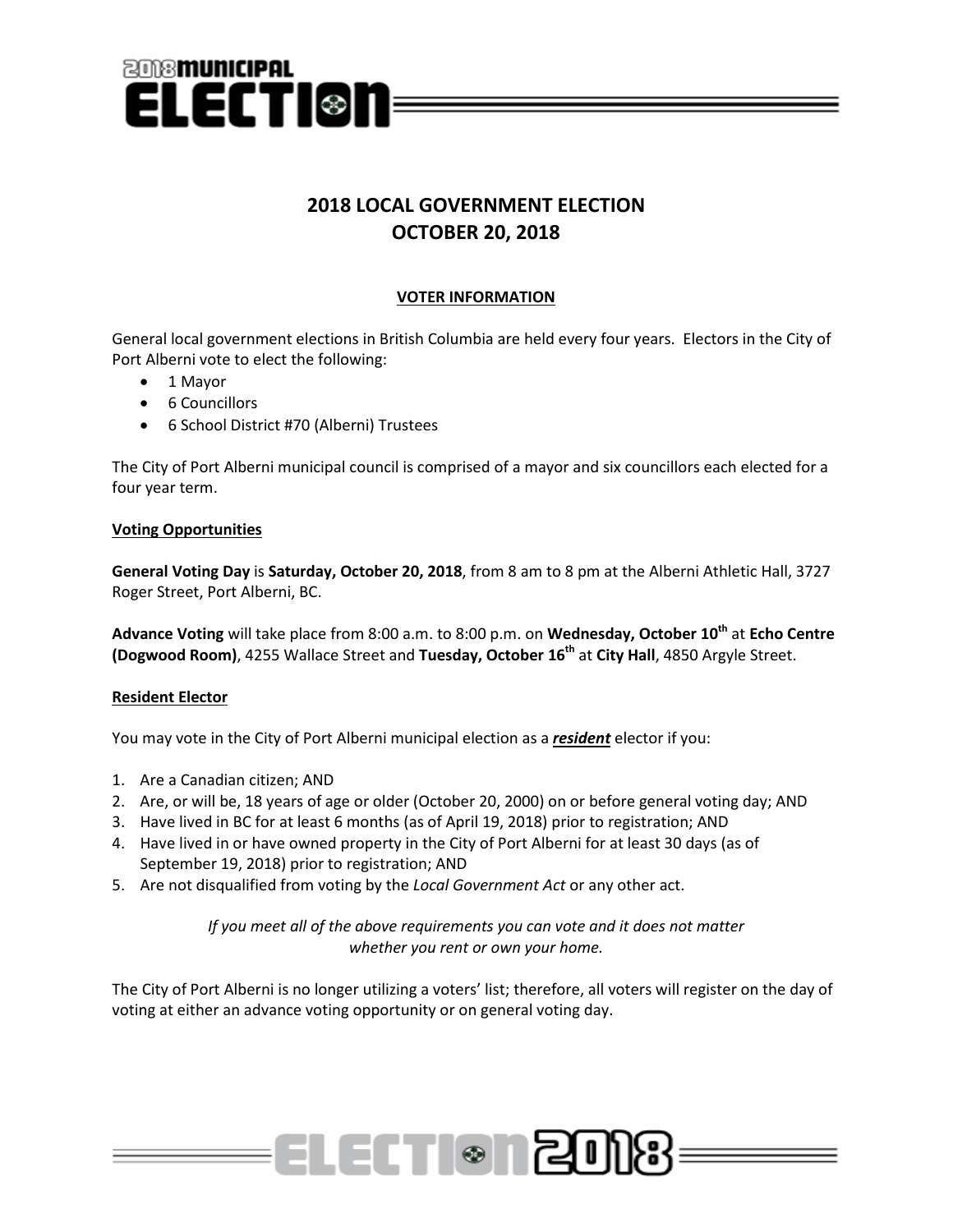When arriving to vote, **you will be required to provide two pieces of identification**: one containing your name and address, the other containing your name and signature. If you do not have documentation showing residency, then two pieces of identification [at least one with a signature] are still required and you must then make a solemn declaration as to your residency.

### **ACCEPTABLE FORMS OF ID INCLUDE:**

- BC driver's licence
- BC identification card issued by Motor Vehicle **Branch**
- Owner's certificate of insurance and vehicle licence issued by ICBC
- BC CareCard
- Birth certificate
- SIN card issued by Human Resources Development Canada
- Canadian passport
- Citizenship card issued by Citizenship and Immigration Canada
- Real property tax notice issued by City of Port Alberni
- Credit card or debit card issued by a savings institution
- A utility bill for electricity, natural gas, water, telephone or cable services.

### **Non-Resident Property Elector**

The property must be in the name(s) of individuals and not in the name of a company.

If you own property in the City of Port Alberni, but live somewhere else in British Columbia, you may be eligible to vote as a *non-resident property elector* if you:

- 1. Are a Canadian citizen; AND
- 2. Are, or will be, 18 years of age or older (October 20, 2000) on or before general voting day; AND
- 3. Have lived in BC for at least 6 months (as of April 19, 2018) prior to registration; AND
- 4. Have owned the property in the City of Port Alberni for a least 30 days before you register to vote (September 19, 2018, is last day to meet 30 day ownership requirement); AND
- 5. You must not be eligible to register as a resident elector in the City of Port Alberni, AND
- 6. Are not disqualified from voting by the *Local Government Act* or any other act.

When registering, you will be required to provide two pieces of identification: one containing your name and address, the other with your name and signature. In addition to the identification you will need satisfactory proof of ownership in the form of a tax notice, assessment notice or other legal documentation proving property ownership, such as a bill of sale issued prior to September 19, 2018.

*Non-resident property electors can only vote once, regardless of the number of properties they own in the City of Port Alberni.*

*If more than one person owns the property, only one owner may register and that person must have the written consent of a majority of the other owners; and Section 66(1)(f) of the Local Government Act states that the only persons who are registered owners, either as joint tenants or tenants in common, are individuals who are not holding the property in trust for a corporation or another trust.*